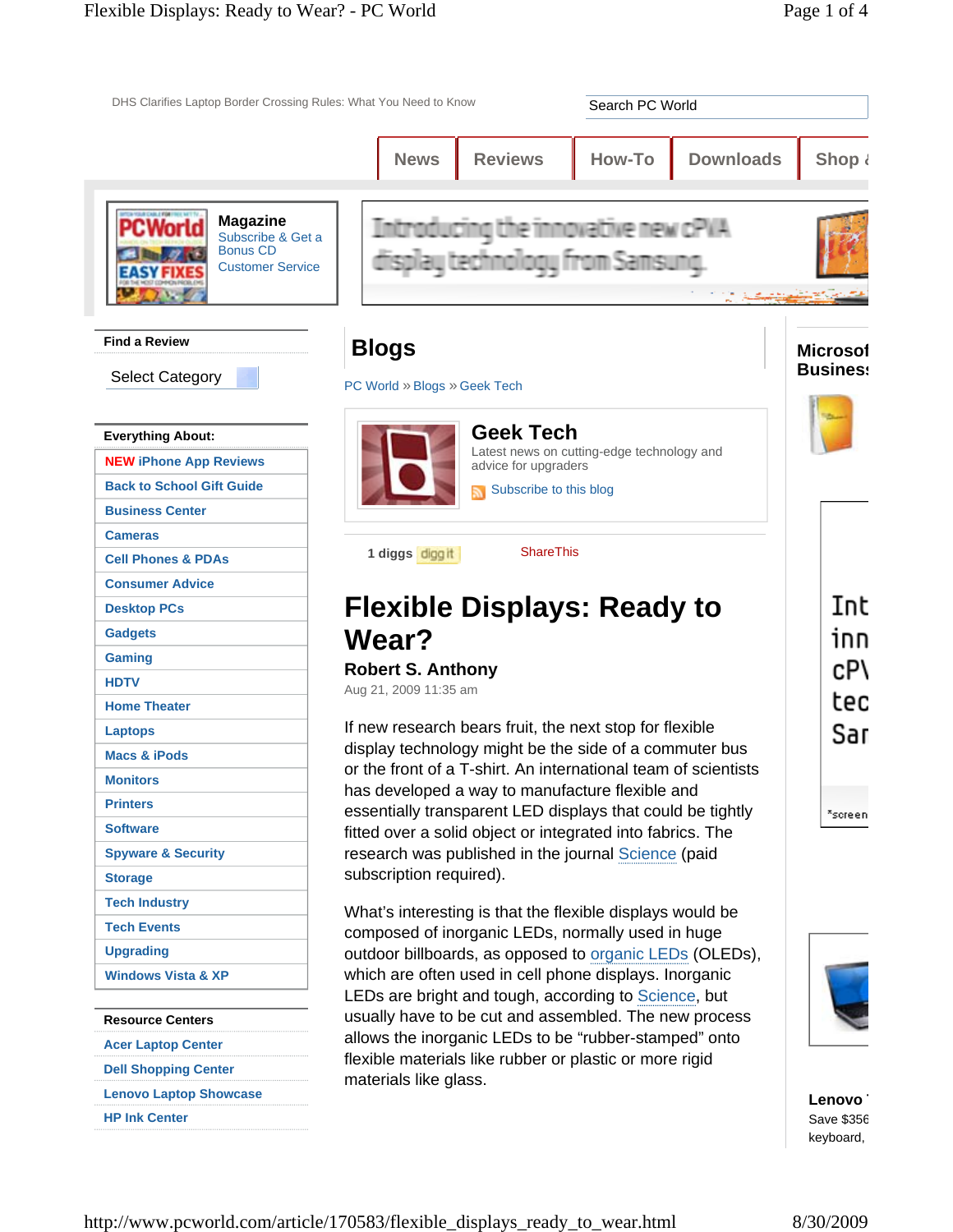Laptops

Backup **Printers Memory Tablet** 

Storage

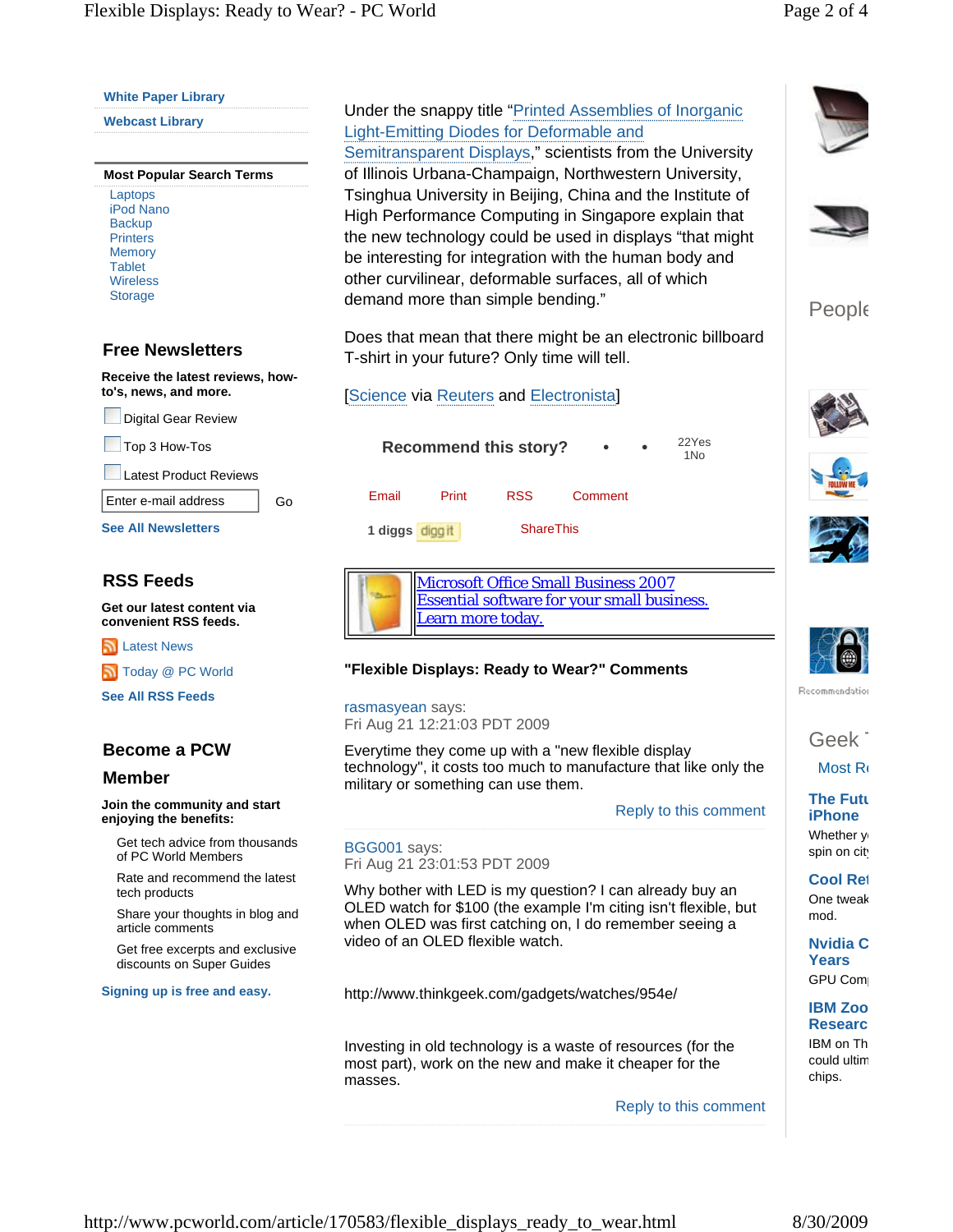| quackadilly says:<br>Sat Aug 22 00:14:35 PDT 2009                                                                                                                                                                                                       | <b>MP3 Pla</b>                                                 |
|---------------------------------------------------------------------------------------------------------------------------------------------------------------------------------------------------------------------------------------------------------|----------------------------------------------------------------|
| LED display t-shirts by Phillips                                                                                                                                                                                                                        | Most Po                                                        |
| http://www.youtube.com/watch?<br>v=Yd99gyE4jCk&feature=PlayList&p=5E091FFB3F7D1B83&pla<br>Reply to this comment                                                                                                                                         | <b>iPod T</b>                                                  |
| rasmasyean says:<br>Sat Aug 22 00:29:09 PDT 2009                                                                                                                                                                                                        | <b>Black</b><br><b>Player</b>                                  |
| [quote name='BGG001' date='22 August 2009 - 07:01 AM'<br>timestamp='1250920913' post='256800']                                                                                                                                                          | Price: \$                                                      |
| Why bother with LED is my question? I can already buy an<br>OLED watch for \$100 (the example I'm citing isn't flexible, but<br>when OLED was first catching on, I do remember seeing a<br>video of an OLED flexible watch.                             |                                                                |
| http://www.thinkgeek.com/gadgets/watches/954e/                                                                                                                                                                                                          | iPod to<br><b>MP3P</b><br><b>Black</b><br>Price: \$            |
| Investing in old technology is a waste of resources (for the<br>most part), work on the new and make it cheaper for the<br>masses.                                                                                                                      | See all MF                                                     |
| [/quote]                                                                                                                                                                                                                                                | See also: I<br>on GPS                                          |
| You know when you move the the left and right of an LCD? It<br>fades right?                                                                                                                                                                             | All PC<br>Most Ro                                              |
| LED does not fade. It's like a CRT, but even better. And you<br>can make it "thin" as products have advertised. You can't do<br>the same with LCD. So this means you can put it in some<br>flexible strong plastic and step on it. Try stepping on your | <b>Convert</b><br><b>Convert</b><br>Xilisoft Vid<br>batches, a |
| $\times$<br>LCDdon't blame me for the results.<br>Reply to this comment                                                                                                                                                                                 | <b>DHS Cla</b><br><b>Need to</b><br>U.S. Home<br>how to tray   |
| Sign in to post a comment. New to PC World Comments?<br>Register here.                                                                                                                                                                                  | <b>Snow Le</b><br>After mont<br>Leopard, it                    |
|                                                                                                                                                                                                                                                         | <b>Photo A</b><br><b>Beginne</b><br>Photo effe<br>use, but lir |

**Acer Lap**